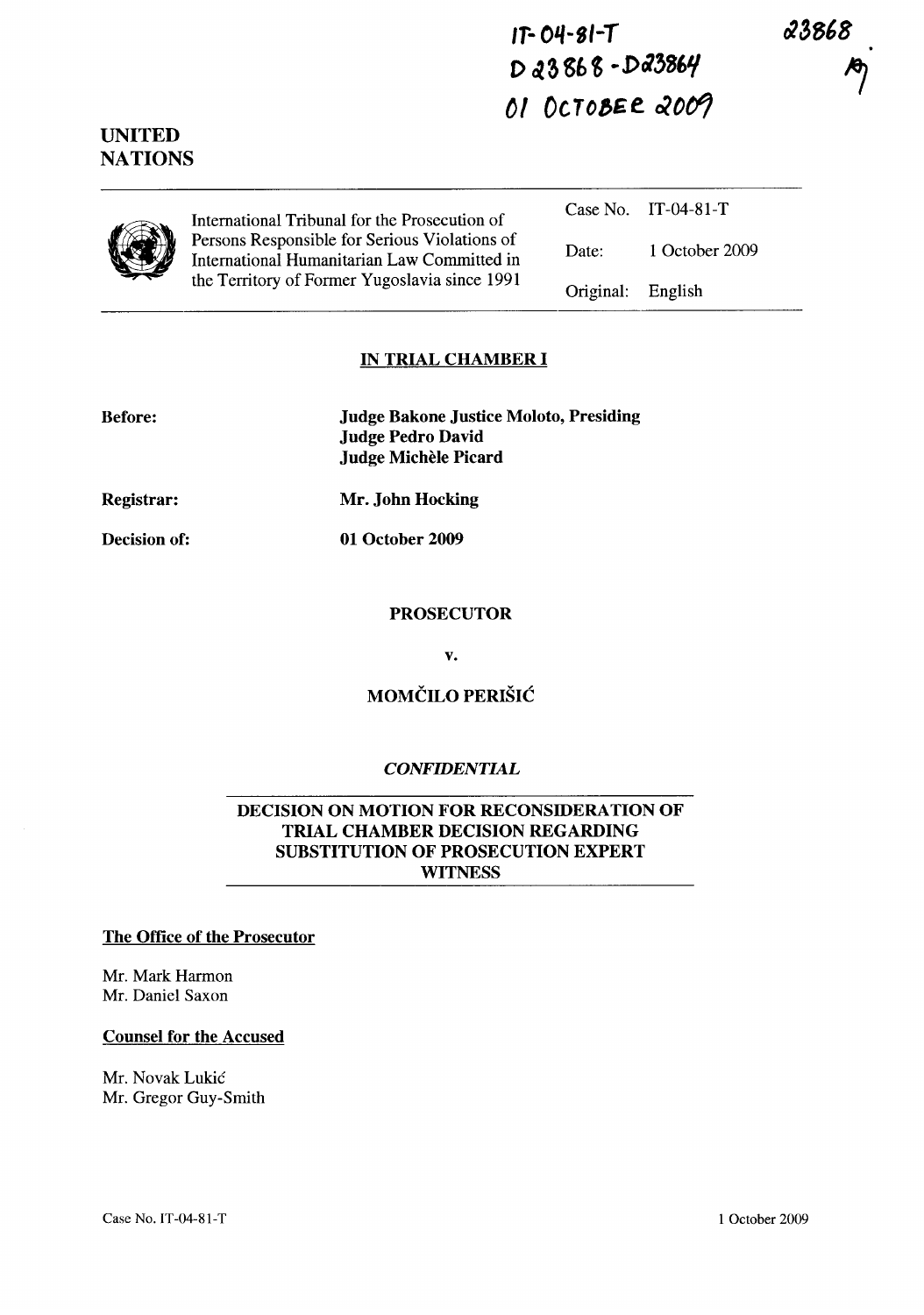TRIAL CHAMBER I ("Trial Chamber") of the International Tribunal for the Prosecution of Persons Responsible for Serious Violations of International Humanitarian Law Committed in the Territory of the former Yugoslavia since 1991 ("Tribunal") is seised of the Defence "Motion for Reconsideration of Trial Chamber Decision Regarding Substitution of Prosecution Expert Witness", filed confidentially on 25 September 2009 ("Motion")<sup>1</sup> and hereby renders its Decision.

# I. PROCEDURAL BACKGROUND

1. On 19 August  $2009$ ,<sup>2</sup> the Prosecution filed its confidential "Prosecution Motion to Substitute Expert Witness with Annexes A and B" ("Initial Motion") followed on 7 September 2009 by the confidential "Prosecution's Addendum to Motion to Substitute Expert Witness with Annexes A and B" ("Addendum")<sup>3</sup> (collectively, the "Original Motion"), whereby the Prosecution sought to amend its 65 *ter* list by substituting expert witness General Constantin Degeratu with Major General Mungo Melvin.<sup>4</sup>

2. On 17 September 2009, this Trial Chamber rendered its confidential "Decision on Prosecution's Motion to Substitute Expert Witness" ("Impugned Decision"), in which it granted the Original Motion, allowing the Prosecution to amend its 65 *ter* witness list by substituting expert witness Major General Melvin.<sup>5</sup>

## 11. SUBMISSIONS

### A. Defence

3. In its Motion, the Defence seeks reconsideration of the Impugned Decision on grounds that the Trial Chamber erred in law "in allowing the Prosecution to disregard orders of the court and substitute General Degeratu with Major General Melvin without demonstrating good cause."<sup>6</sup> According to the Defence, the Trial Chamber failed to address the "crux" of the Defence's argument in its "Response to Prosecution's Addendum to Motion to Substitute Expert Witness" filed on 11 September 2009 ("Original Response"),<sup>7</sup> that the Prosecution disregarded two orders of the Pre-Trial Judge to submit to the Defence the final report of General Degeratu.<sup>8</sup>

Case No. IT-04-81-T 2 1 October 2009

Signed on 25 September 2009.

 $2$  Signed on 18 August 2009.

<sup>&</sup>lt;sup>3</sup> Signed on 4 September 2009.

<sup>4</sup> Original Motion, para. 14; Addendum, para. 7.

<sup>&</sup>lt;sup>5</sup> Impugned Decision, para. 12.

<sup>6</sup> Motion, paras 5-10.

<sup>7</sup>Original Response, para. 17.

<sup>8</sup> Motion, para. 8; *see also* Original Response, paras 3-12.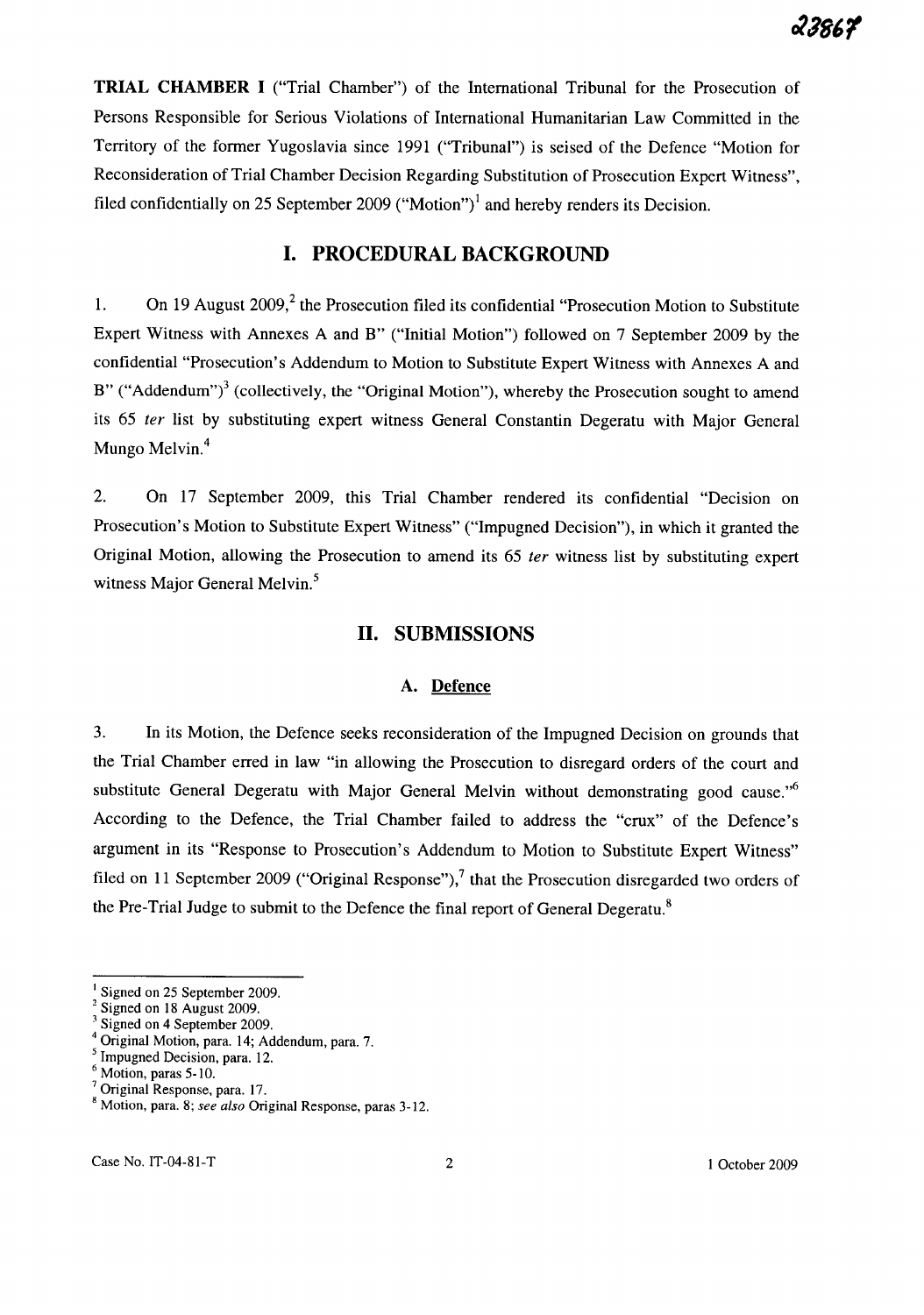4. The Defence further challenges the Chamber's finding that good cause existed for the witness substitution and alleges that the Prosecution bears the burden of demonstrating good cause for both the untimely filing of the report and the substitution itself.<sup>9</sup> The Defence finally reasserts its arguments that the untimeliness of a report is reason enough to reject the filing of the report.<sup>10</sup>

### **B. Prosecution**

5. On 29 September 2009, the Prosecution filed its confidential "Prosecution's Response to Defence 'Motion for Reconsideration of Trial Chamber Decision Regarding Substitution of Prosecution Expert Witness'" ("Response"), wherein it argues that the Trial Chamber correctly focused on the core issue in the Original Motion; whether the witness substitution would prejudice the Defence's right to a fair trial.<sup>11</sup> The Prosecution also indicates that the Defence's arguments in relation to the two Pre-Trial Judge orders ignores the submissions made during the Status Conference of 2 September  $2008^{12}$  and other comments by the Pre-Trial Chamber<sup>13</sup> indicating that no fixed deadline existed for producing General Degeratu's final expert report.<sup>14</sup>

## **Ill. DISCUSSION**

6. The Trial Chamber recalls that according to the jurisprudence of the Tribunal, the Trial Chamber has inherent discretionary power to reconsider a previous decision if there has been a clear error of reasoning or if particular circumstances exist that justify reconsideration in order to prevent an injustice<sup>15</sup> and that the requesting party is under "an obligation to satisfy the Chamber of the existence of such error in reasoning, or of the existence of particular circumstances justifying reconsideration in order to prevent an injustice."<sup>16</sup> Such circumstances may include new facts or arguments that have arisen since the issuance of a decision.<sup>17</sup>

<sup>&</sup>lt;sup>9</sup> Motion, para. 11.

<sup>&</sup>lt;sup>10</sup> Motion, para. 14.

<sup>11</sup> Response, para. 6.

<sup>12</sup> Rule *65ter* Status Conference, 2 September 2008, T. 272.

<sup>&</sup>lt;sup>13</sup> Rule 65ter Status Conference, 6 February 2007, T. 77-79.

<sup>&</sup>lt;sup>14</sup> Response, Para. 6.

<sup>15</sup>*See Prosecutor v. Milan Martic,* Case No. IT-95-11-A, Decision on Motion for Reconsideration of Oral Decision Issued on 29 February 2008. 10 March 200S para. 5; *Prosecutor v. Slobodan Milosevic,* Case No. IT-02-54- ARIOSbis.3, Confidential Decision on Request of Serbia and Montenegro for Review of the Trial Chamber's Decision of 6 December 2005, 6 April 2006, para. 25, fn. 40; *Prosecutor v. Milan Milutinovic et al.,* Case No. IT-05-S7-T, Decision on Prosecution Motion for Reconsideration of Oral Decision Dated 24 April 2007 Regarding Evidence of Zoran Lilic, 27 April 2007, para. 4.

<sup>&</sup>lt;sup>16</sup> Prosecutor v. Šainović et al, Case No. IT-05-87-A, Decision on Sreten Lukić's Motion to Reconsider Decision on Defence Motions for Extension of Word Limit, 14 September 2009, pp 1-2.

<sup>17</sup>*See Prosecutor v. Rasim Delic.* Case No. IT-04-83-T, Decision on the Prosecution's Motion for Reconsideration of the Chamber's Decision on Admission of Documentary Evidence, 13 February 2008 *("Delic Decision")*, para. 9; Prosecutor v. Prlic et al., Case No. IT-04-74-T, Second Decision on the Admission of Documentary Evidence submitted by the Prosecution (Dretelj and Gabela), IS January 200S (signed 12 December 2007), p. 4 fn. 4 with further references.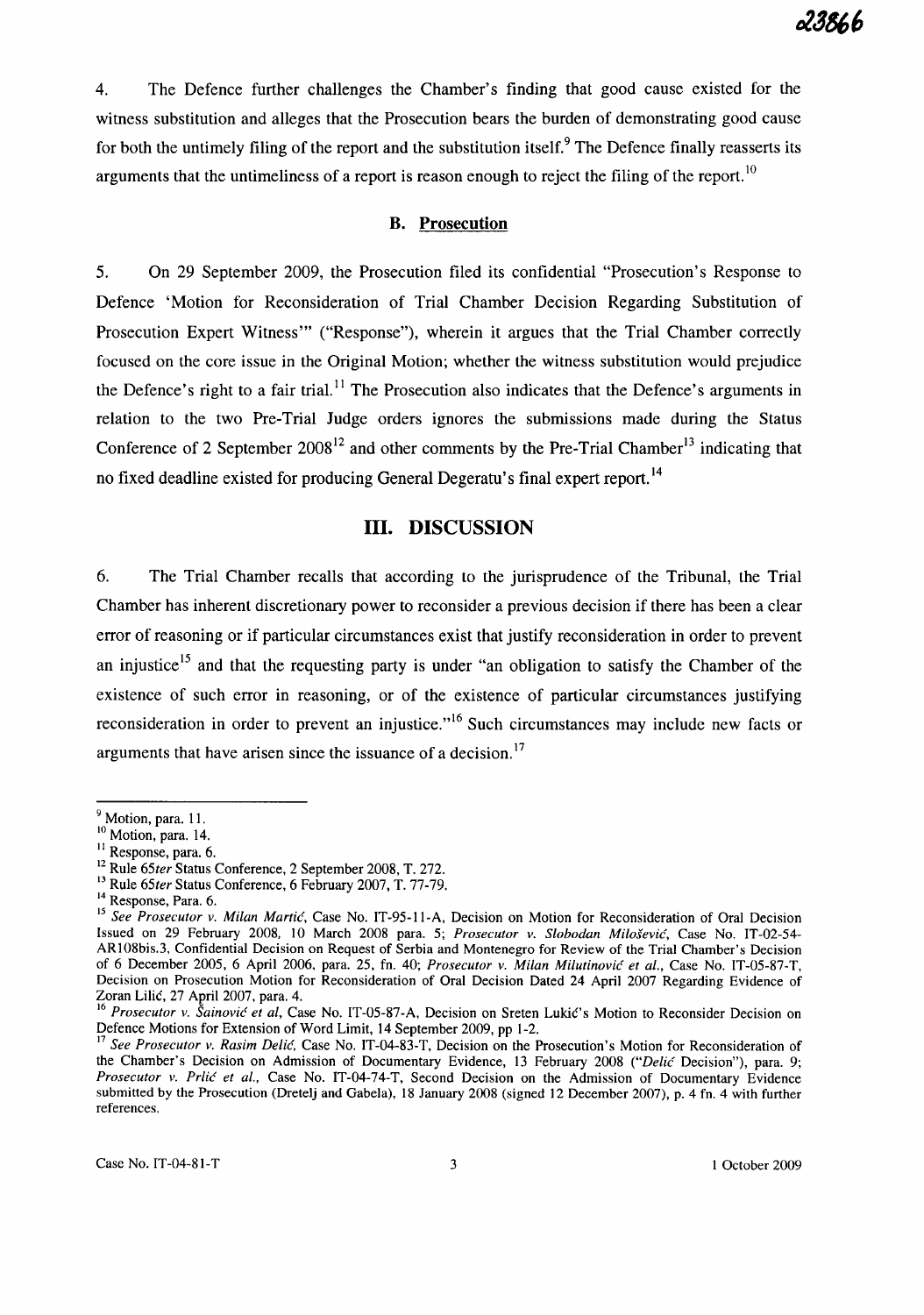7. As to the existence of a clear error of reasoning, the Trial Chamber deems it important to clarify that the subject matter of the Impugned Decision concerns the amendment of the Rule 65 ter List pursuant to Rule 73 bis(F) of the Rules of Procedure and Evidence ("Rules"), <sup>18</sup> and not the admission into evidence of an expert report or of a notice pursuant to Rule 94 bis. Accordingly, the Trial Chamber notes that the Impugned Decision clearly sets out the applicable law governing the amendment of the Rule 65 ter List pursuant to Rule 73  $bis(F)^{19}$  and, in exercising its discretion, took into consideration several factors specific to this case, including the *prima facie* relevance and probative value of the proposed evidence in accordance with Rule 89(C), whether the Prosecution had shown good cause for the substitution and whether the Defence would have sufficient time to prepare a defence.<sup>20</sup> At that stage, the Trial Chamber was *not* considering the admission of the substituted witness' expert report into evidence, which will be governed by Rules 89 and 94 bis and is a separate enquiry from whether to substitute a witness under Rule 73  $bis(F)$ .<sup>21</sup> The Trial Chamber considered the similarities of the content of the expert reports as well as their length, in order to "balance the Prosecution's duty to present available evidence to prove its case with the right of the accused to have adequate time and facilities to prepare a defence $n^{22}$  and did not make any admissibility determination.

8. The Trial Chamber also did not err in its reasoning when finding that "reason enough" and "a reason" are distinguishable.<sup>23</sup> The former is in and of itself sufficient to establish a proposition, whereas the latter may be considered concurrently among others. This Trial Chamber's previous decision referred to in the Impugned Decision unmistakably indicates that a missed deadline is "a reason" to strike a report.<sup>24</sup>

9. In conclusion, the Trial Chamber finds that the Impugned Decision responded to all relevant Defence arguments relating to the Rule 73 bis(F) witness substitution and finds that, in the present Motion, the Defence has failed to demonstrate that an error of reasoning occurred or that particular circumstances exist that justify reconsideration in order to prevent an injustice.

<sup>19</sup> Impugned Decision, para. 6.

- <sup>21</sup>*See* Impugned Decision, para. 9.
- <sup>22</sup> Impugned Decision, paras 6, 8.
- <sup>23</sup> Impugned Decision, para. 11.

-

 $\mathcal{L}_{\mathcal{L}}$ 

<sup>18</sup> Rule 73 *his* (F) of the Rules

<sup>&</sup>lt;sup>20</sup> Impugned Decision, paras 7-9.

<sup>&</sup>lt;sup>24</sup> Decision on Defence Motion to Exclude the Expert Reports of Mr. Patrick J. Treanor, 27 October 2008 ("Treanor Expert Report Decision"), para. 16. The Defence argues in its Motion that para. 16 of the Treanor Expert Report Decision "mentions no other reasons for striking the report" other than the missed deadline; however, the Impugned Decision correctly cites to paragraphs 25-29 to show that there were other reasons for striking the Treanor report. *See*  Motion, para. 14; Impugned Decision, para. 11. This point needs to be emphasised because, were the missed deadlines "reason enough" to deny an expert report, then it would be a futile gesture to grant the Original Motion since the substituted witness' report could never be admissible evidence.